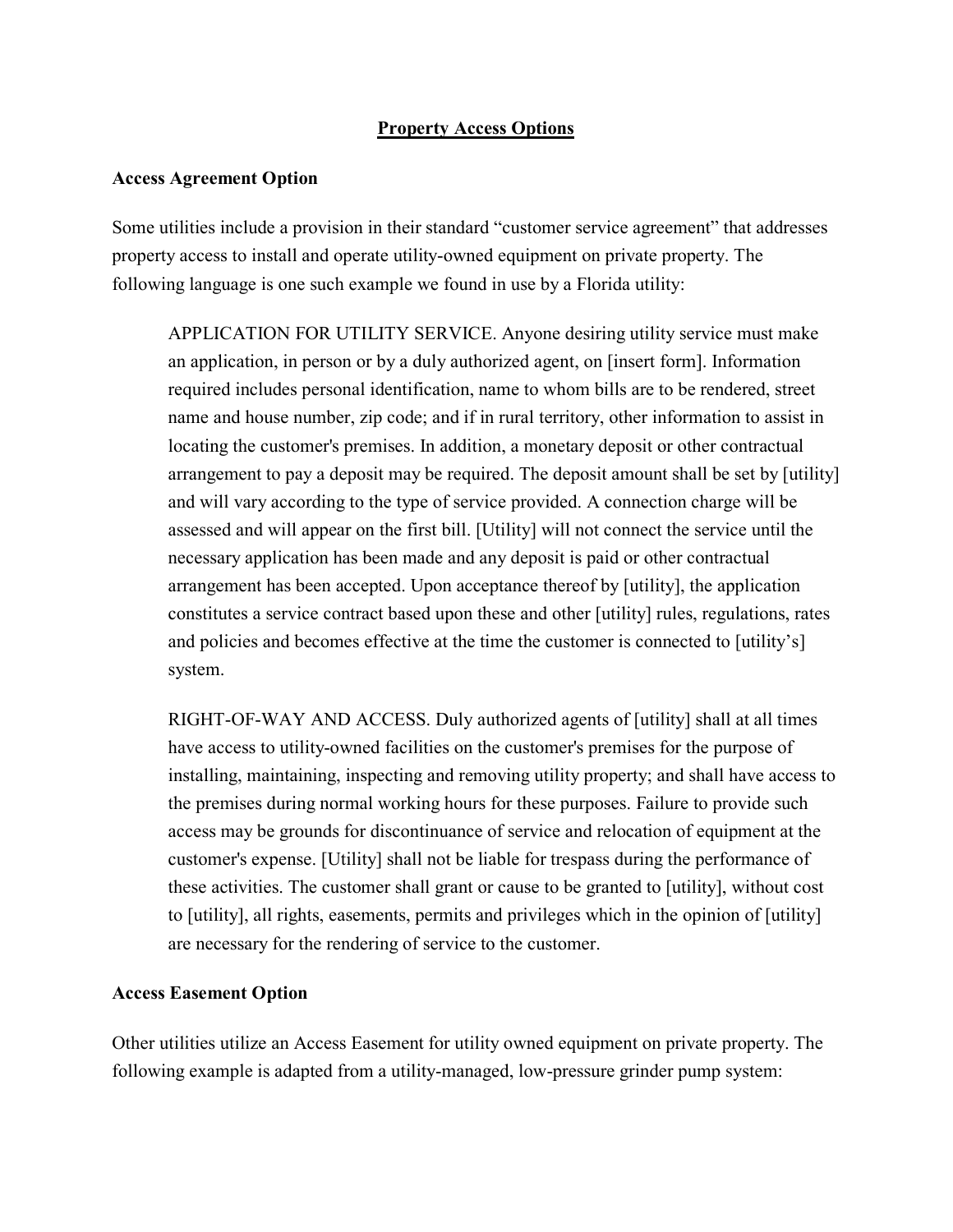## AGREEMENT AND GRANT OF EASEMENT FOR INSTALLATION AND MAINTENANCE OF DISTRIBUTED WASTEWATER TREATMENT UNIT

 $\lambda$ , and all

co-owners, heirs, successors, grantees, and assigns, ("Owner") of the Property at the address of \_\_\_\_\_\_\_\_\_\_\_\_\_\_\_\_\_\_\_\_\_\_\_\_\_\_\_\_\_\_\_\_\_\_\_\_\_\_\_\_\_\_\_\_\_\_\_\_\_, \_\_\_\_\_\_\_\_\_\_\_\_\_\_\_\_\_\_\_\_\_\_\_\_\_\_\_,

| Florida | , Parcel ID $#$ |                                                                                                   |
|---------|-----------------|---------------------------------------------------------------------------------------------------|
|         |                 | acknowledges that the [Utility] intends to furnish and install a Distributed Wastewater Treatment |
|         |                 | Unit ("DWTU"), control panel and electrical apparatus (Facilities) of a type and in a manner      |
|         |                 | approved by the [Utility], in an owner-selected portion of the above-referenced property.         |

Owner agrees to install, own, maintain, repair and replace the sewer lateral from the building connection to the Facilities and the electrical portion of the system from the building circuit panel to the control panel, and the [Utility] will install, own, maintain, repair and replace electrical service from the control panel to the DWTU, the DWTU itself, and the piping from the DWTU to the Owner's drainfield.

Owner understands and agrees that the [Utility] will perform inspections, maintenance and replacement of the DWTU as necessary. Owner also understands and agrees that the [Utility] will provide normal maintenance service on the Facilities at no additional charge to the Owner.

In order to provide the [Utility] access to the Facilities, the Owner for and in consideration of the sum of One Dollar (\$1.00) and other good and valuable considerations, the receipt of which is hereby acknowledged, does grant, sell and convey an Easement to the [Utility], its successors and assigns, under the following terms and conditions:

Owner hereby grants to the [Utility] an easement under, over, across and upon the property described as Lot(s)  $\qquad \qquad$ , Block  $\qquad$ , in the Official Records of  $\qquad \qquad$  County in Book at Page the set of  $\lambda$ 

1. Upon agreement between Owner and the [Utility], easement shall be confined to the Owner-selected location of Facilities, including a work area of five (5) feet, each way, from the Facilities.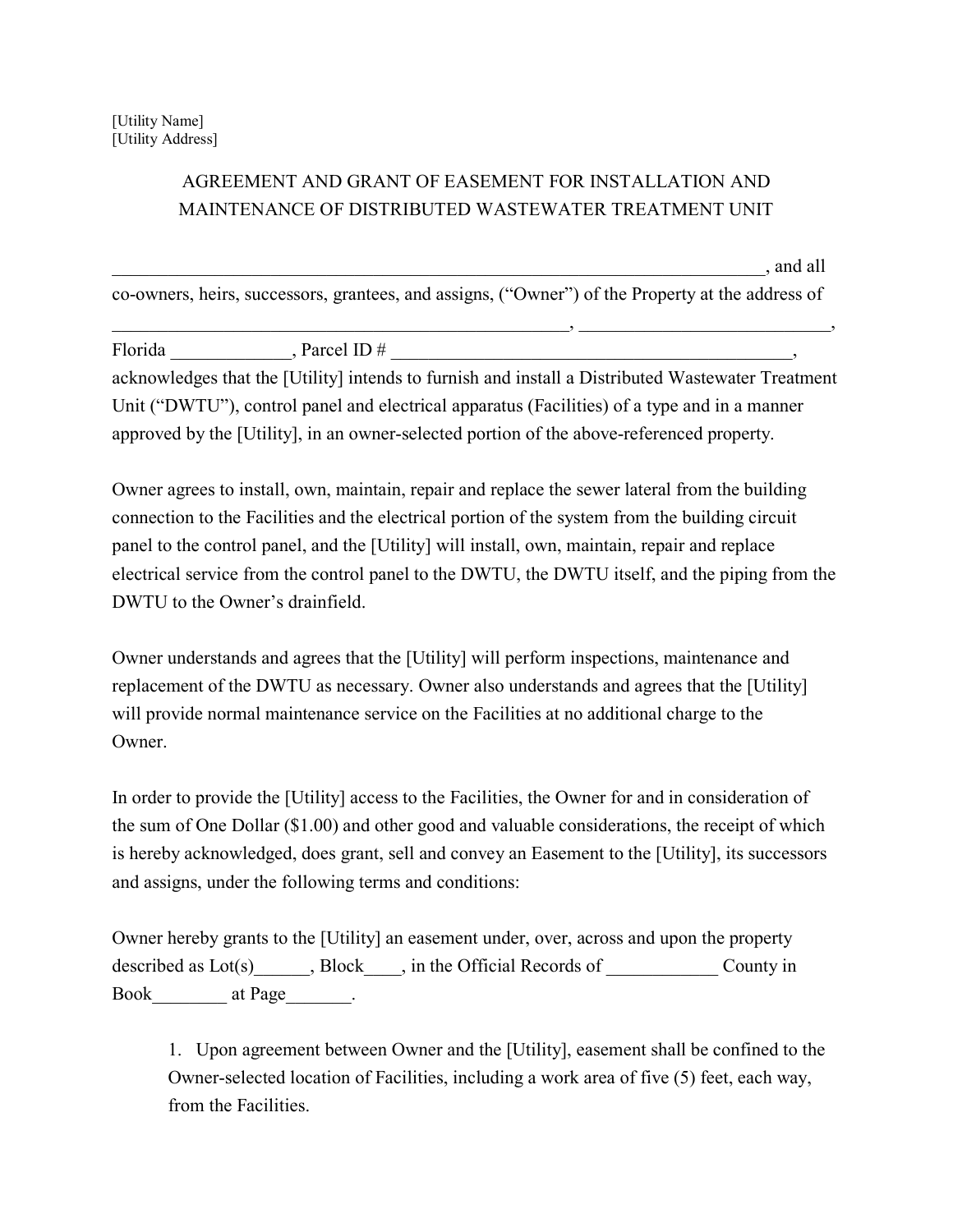- 2. The [Utility], its successors and assigns, shall have the right to construct, reconstruct, lay, install, operate, maintain, relocate, repair, replace, improve, remove, and inspect the Facilities and shall have right of ingress and egress thereto and therefrom over and across the easement area. The [Utility] shall notify the Owner prior to gaining access, except in emergency conditions.
- 3. Owner shall furnish and maintain the easement area free of any obstruction and shall not construct, place, or allow the placing or construction of any obstruction which would interfere with: (a) [Utility's] safe or proper installation, operation, maintenance, inspection, or removal of the Facilities located in the easement area. Owner shall have the right to make any other use of the easement area which does not interfere with the [Utility's] Facilities.
- 4. Any obstruction to the safe or proper operation, maintenance, inspection, Facilities thereto may be removed by the [Utility] at Owner's expense. The [Utility] shall notify Owner of any such obstruction prior to any action in this regard and allow Owner time to remove obstruction; except for emergency conditions during which the [Utility] may require immediate, unobstructed access to the Facilities.
- 5. Owner shall bear the cost of any relocation or modification of said Facilities when the change is necessitated by Owner's requirements.
- 6. All covenants, stipulations, terms, conditions, and provisions of the agreement shall extend to and be made binding upon respective successors and assigns of [Utility] and Owner. It is intended that this [Utility] shall be recorded and be binding upon future owners of the above described property.
- 7. The Owner does hereby state that they have sufficient authority and title to grant this easement.

IN WITNESS WHEREOF, the undersigned has executed this Agreement and Grant of Easement on this day of the set of the set of the set of the set of the set of the set of the set of the set of the set of the set of the set of the set of the set of the set of the set of the set of the set of the set of